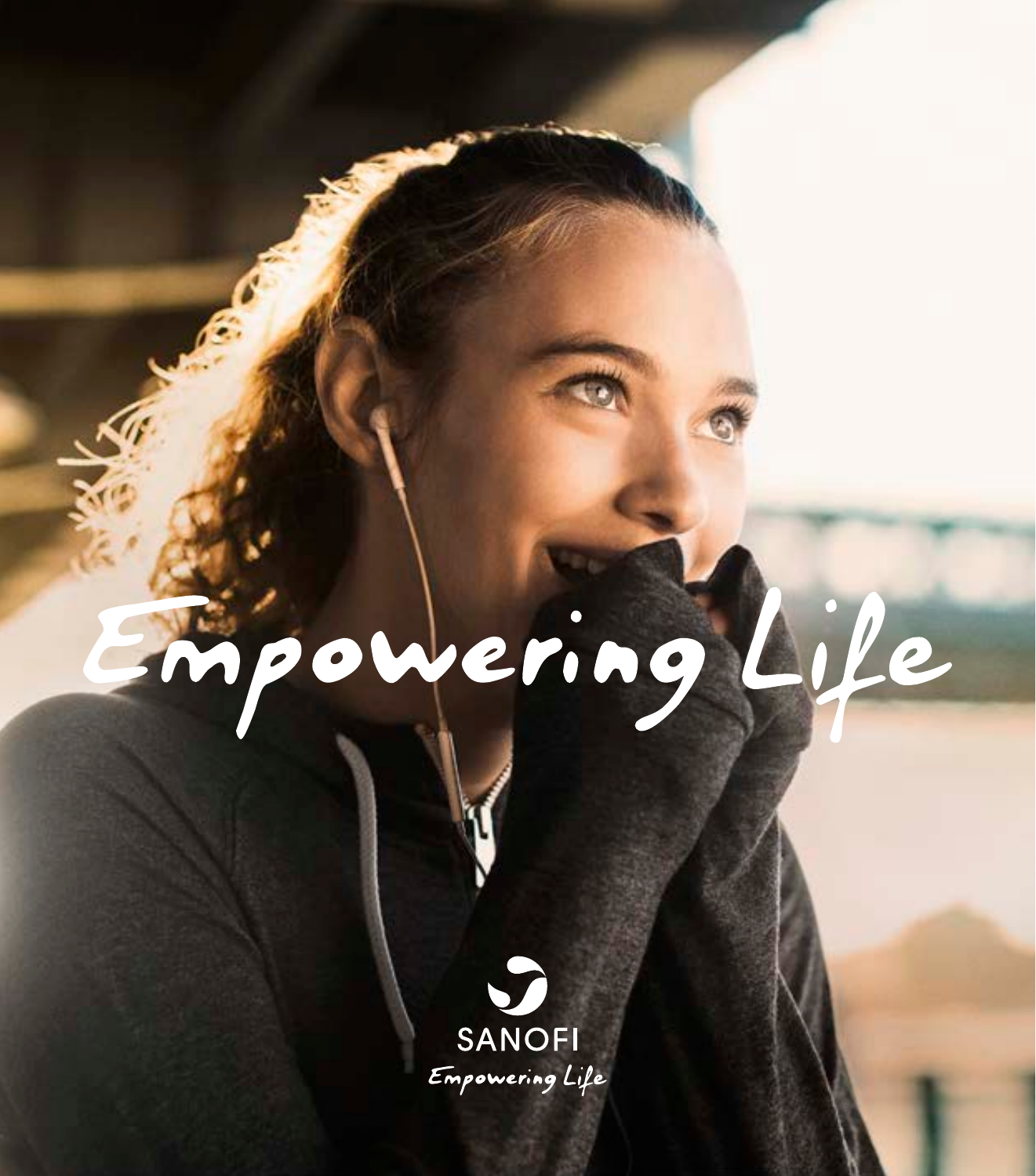# Life is a health journey

Design and production: Sanofi Communications Department and BABEL. October 2017. Cover: Cultura RM Exclusive/Edwin Jimenez/GettyImages; p.2-3: Peter Samuels/GettyImages;<br>p.4: Katarina Premfors/GettyImages; p.6-7: Han Lans/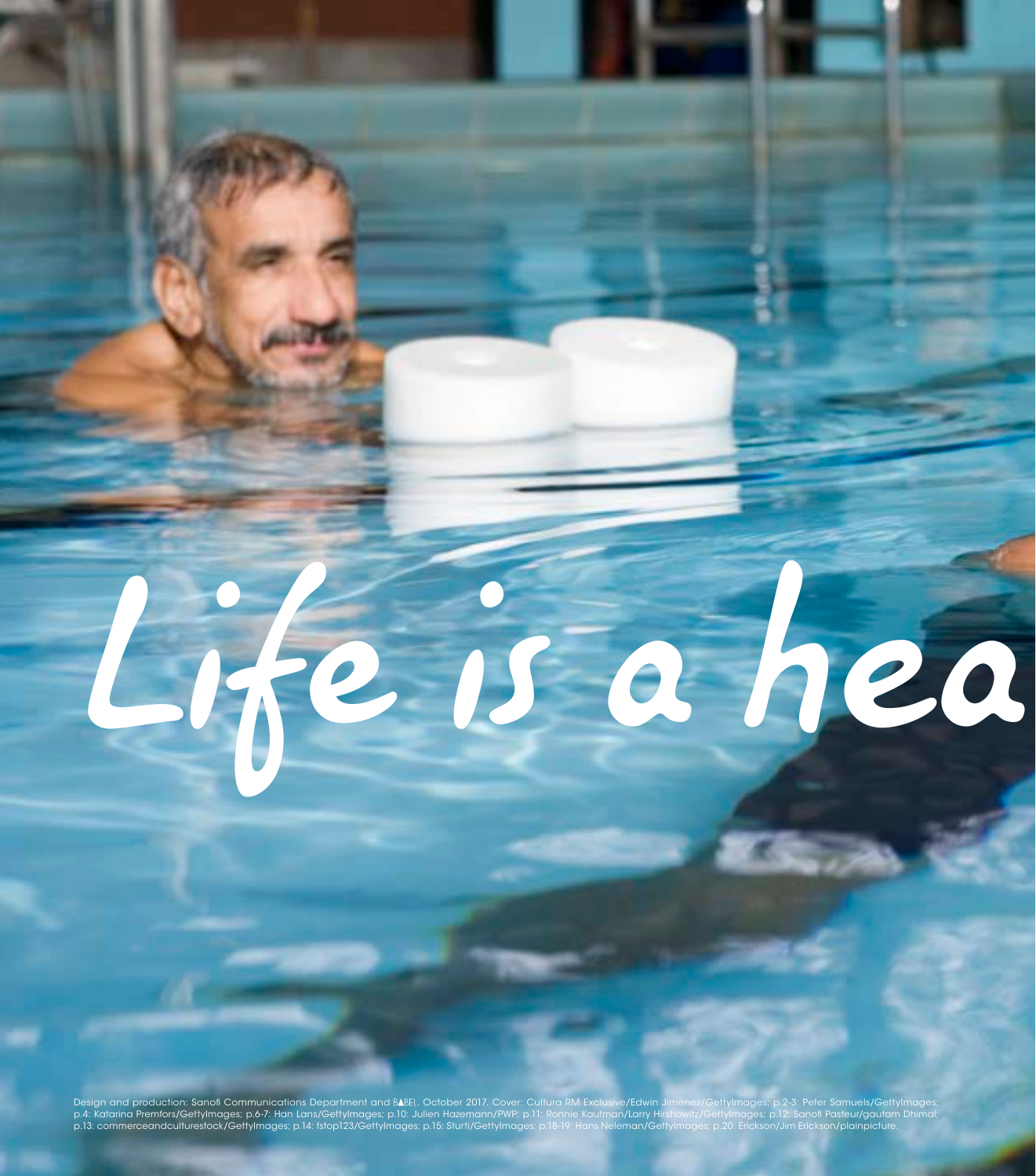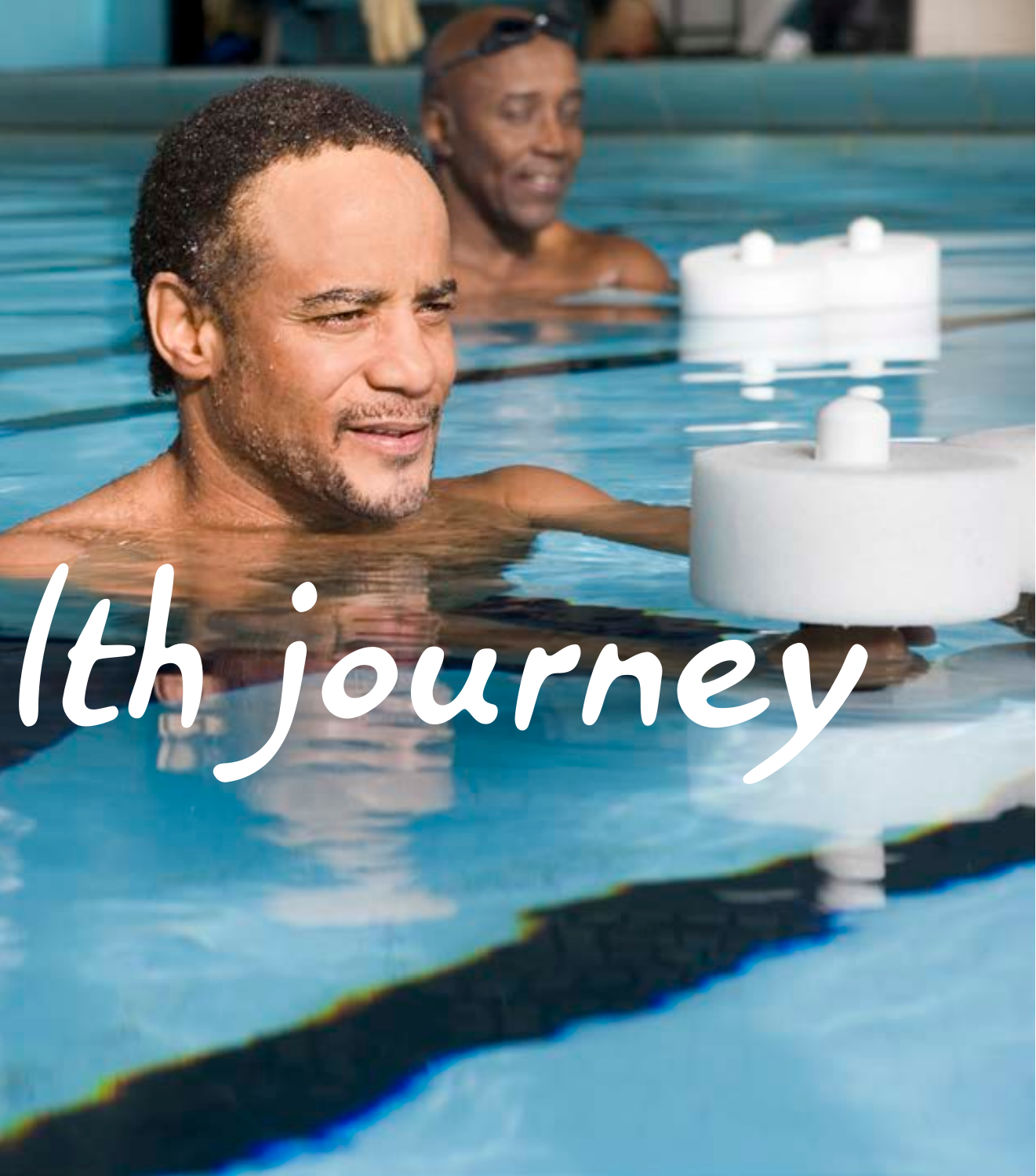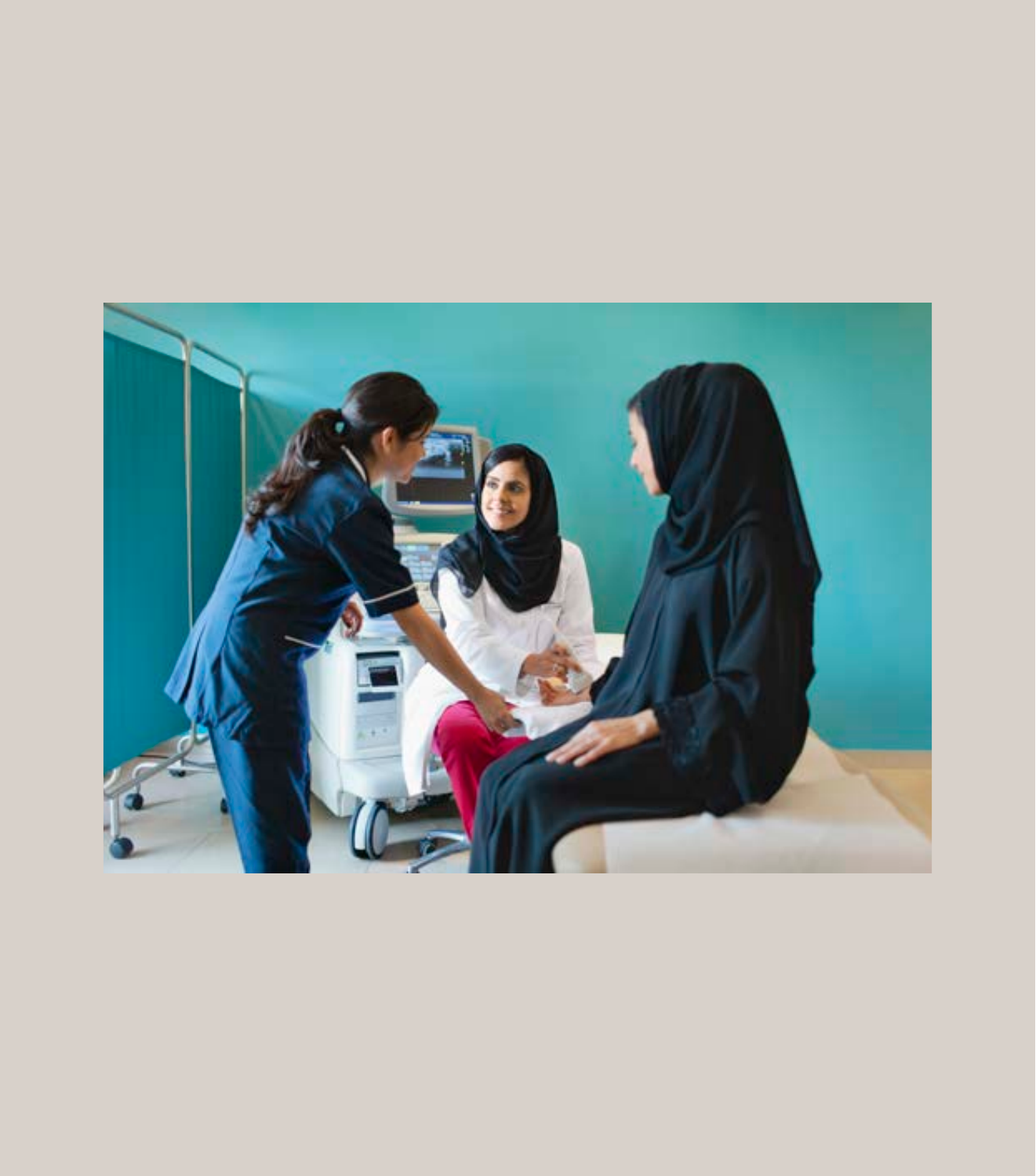Life is a health journey, with its ups and downs, and its challenges. These can be big or small, lifelong or temporary.

Whether a child or a grown-up, everyone, no matter where they live, will face health challenges.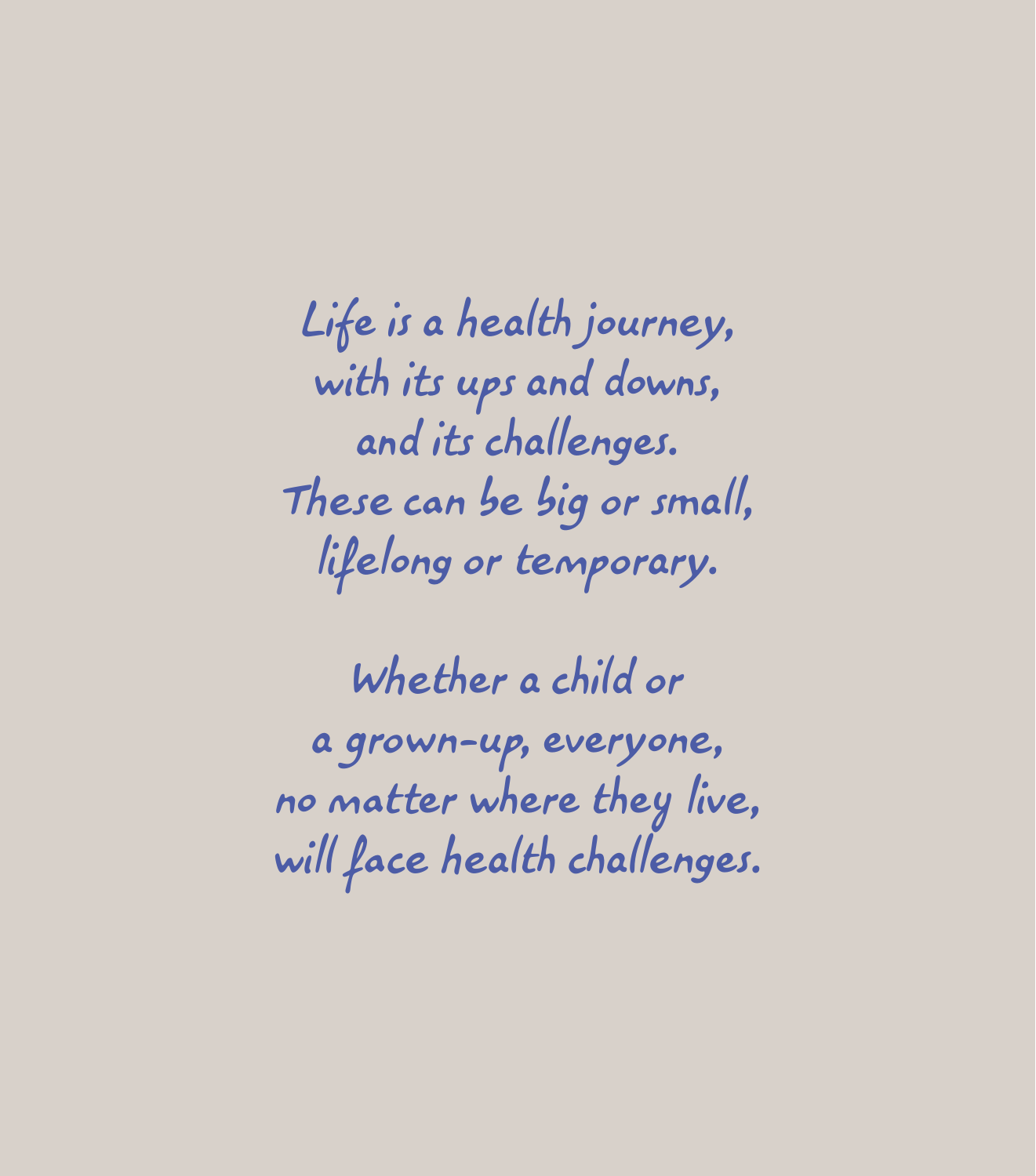# Sanofi, a health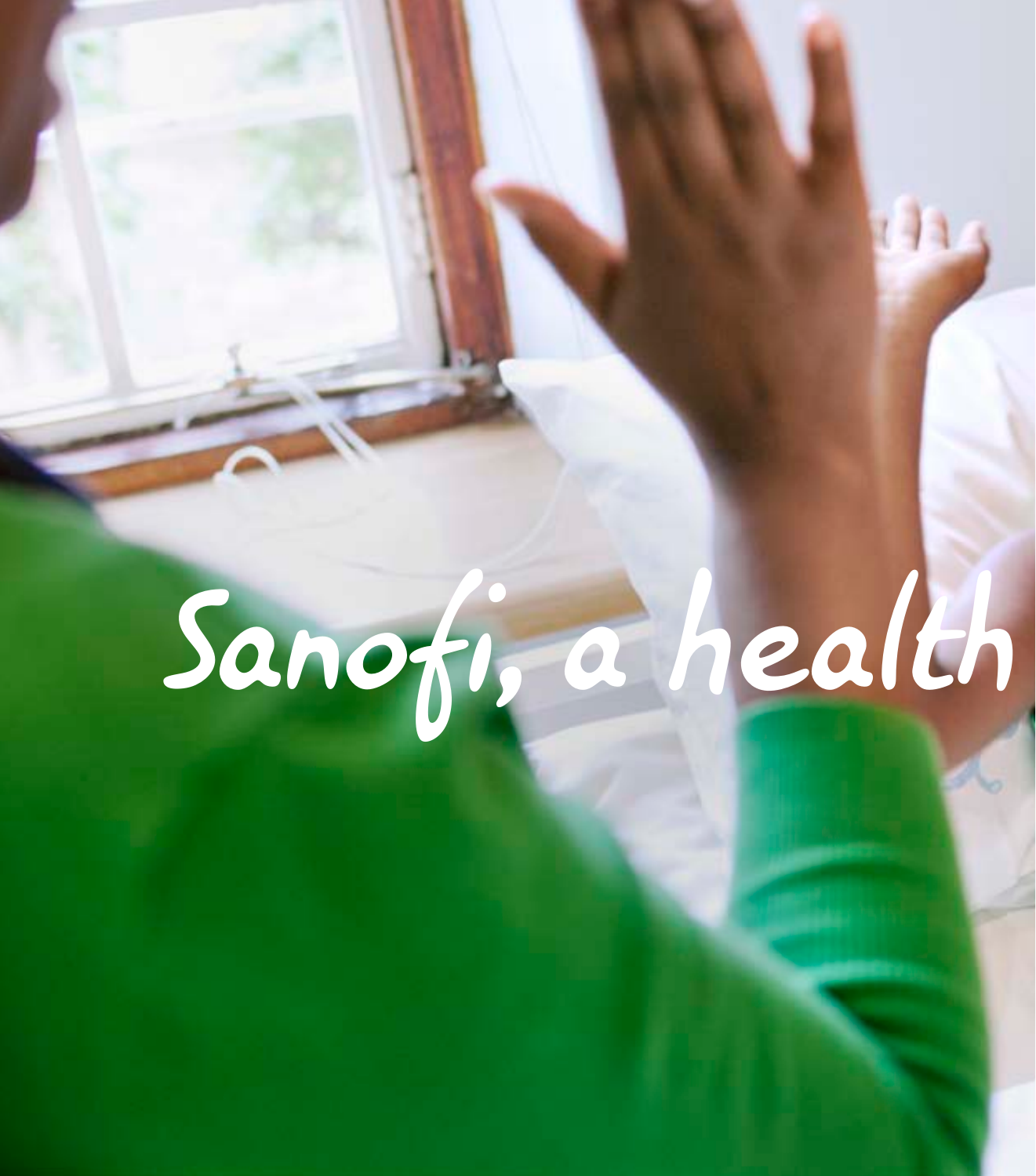# journe) partner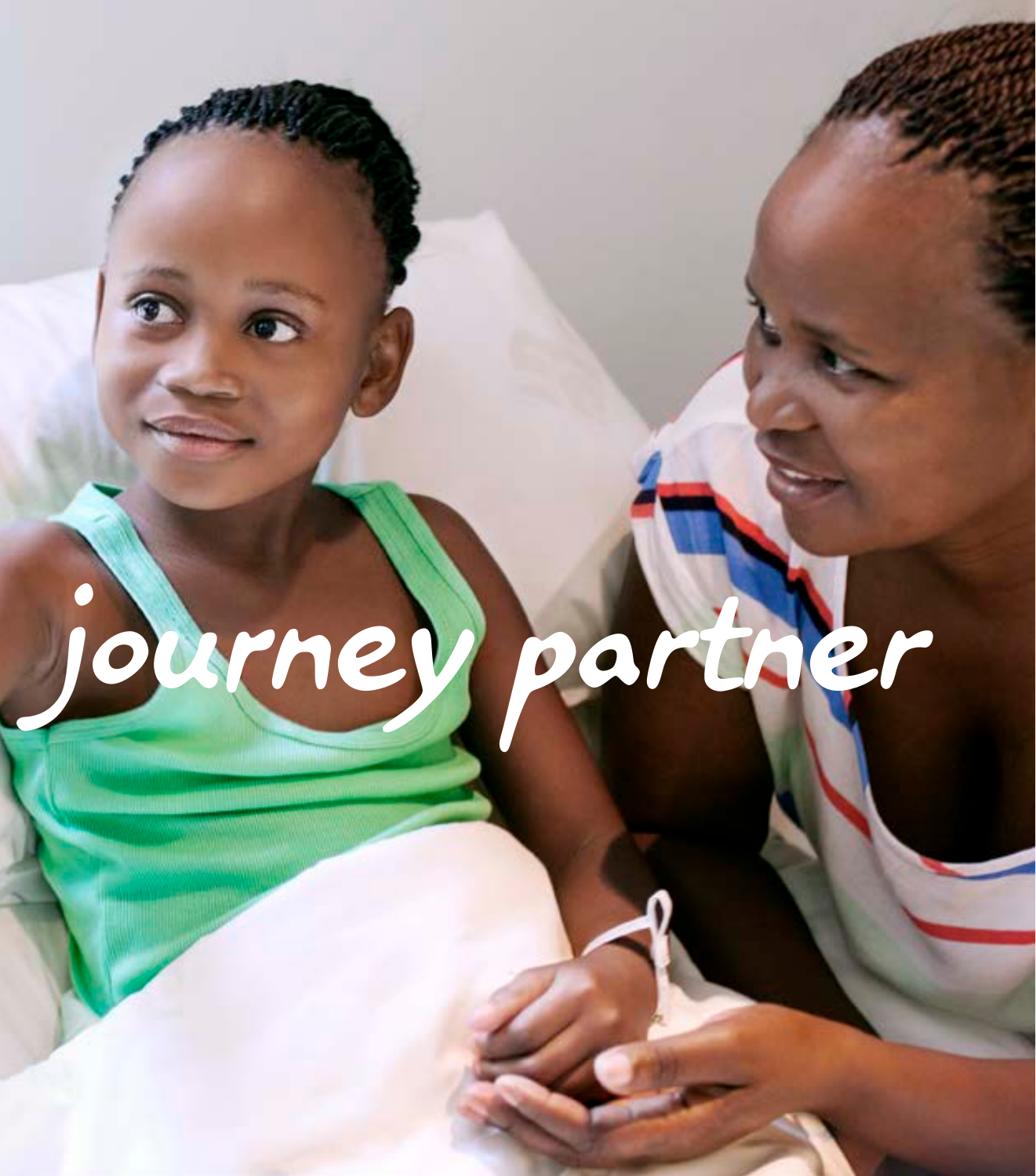Sanofi, a health journey partner

We, at Sanofi, are there beside people in need, as a health journey partner. Many patients are depending on us. We aim to protect, enable and support people facing health challenges, so they can live life to its full potential.

We are a diversified company focused on human health, operating worldwide and transforming scientific innovation into healthcare solutions.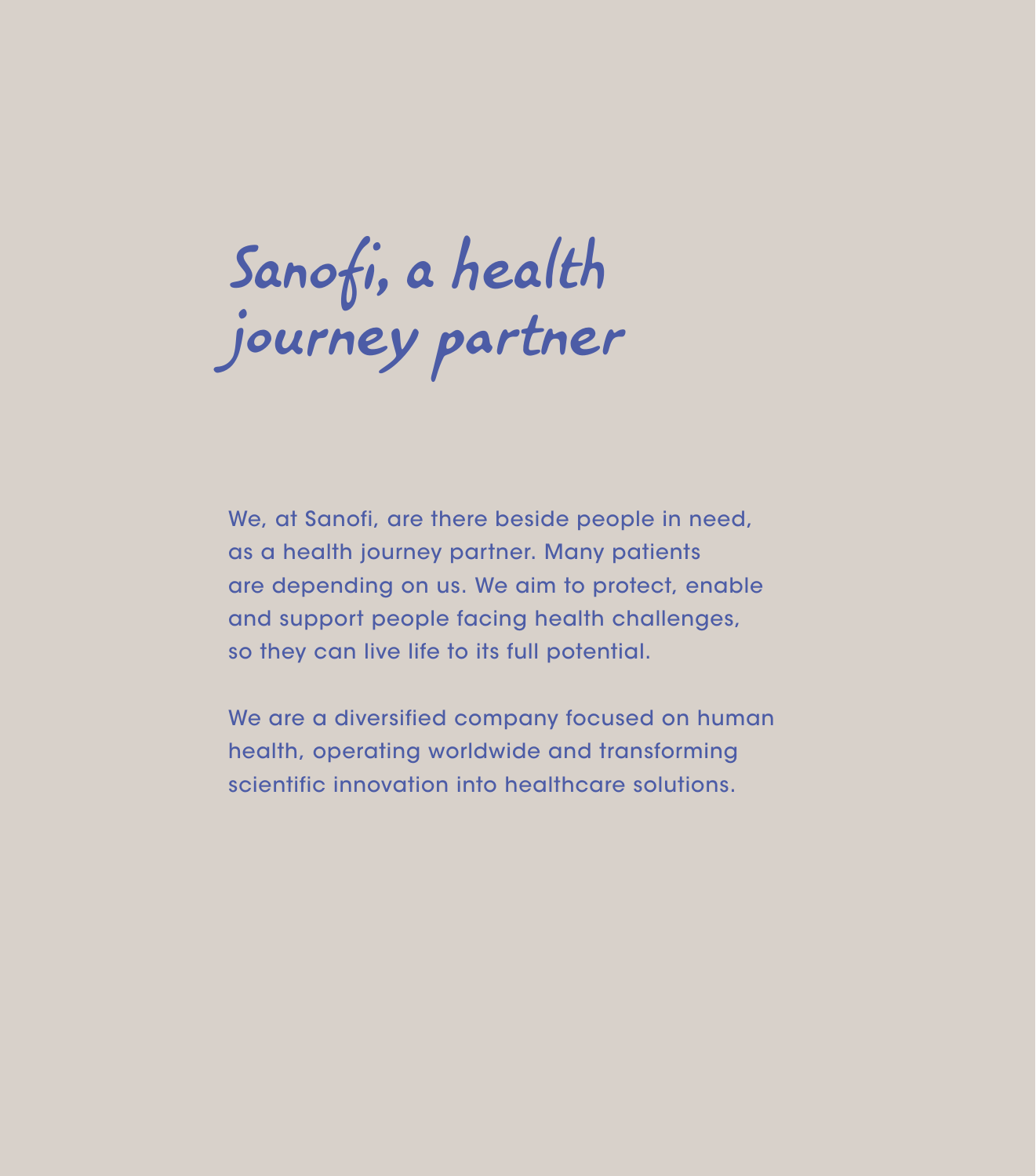A top-ranking player in the life-sciences industry, we provide innovative health solutions across a broad spectrum of health conditions:

- Whether it is a mild case such as a cold, allergies, digestive troubles or severe cases of cancer or multiple sclerosis,
- Whether it is to support a few people facing rare diseases such as Lysosomal Storage Disorders; tens of thousands living with multiple sclerosis or atopic dermatitis; or millions of people with chronic conditions, such as diabetes or cardiovascular diseases,
- Whether it is to protect populations through vaccines (from polio, pertussis or flu) or to support communities to fight malaria– the deadliest parasitic disease–through prevention and affordable treatments,

Sanofi is about Empowering Life.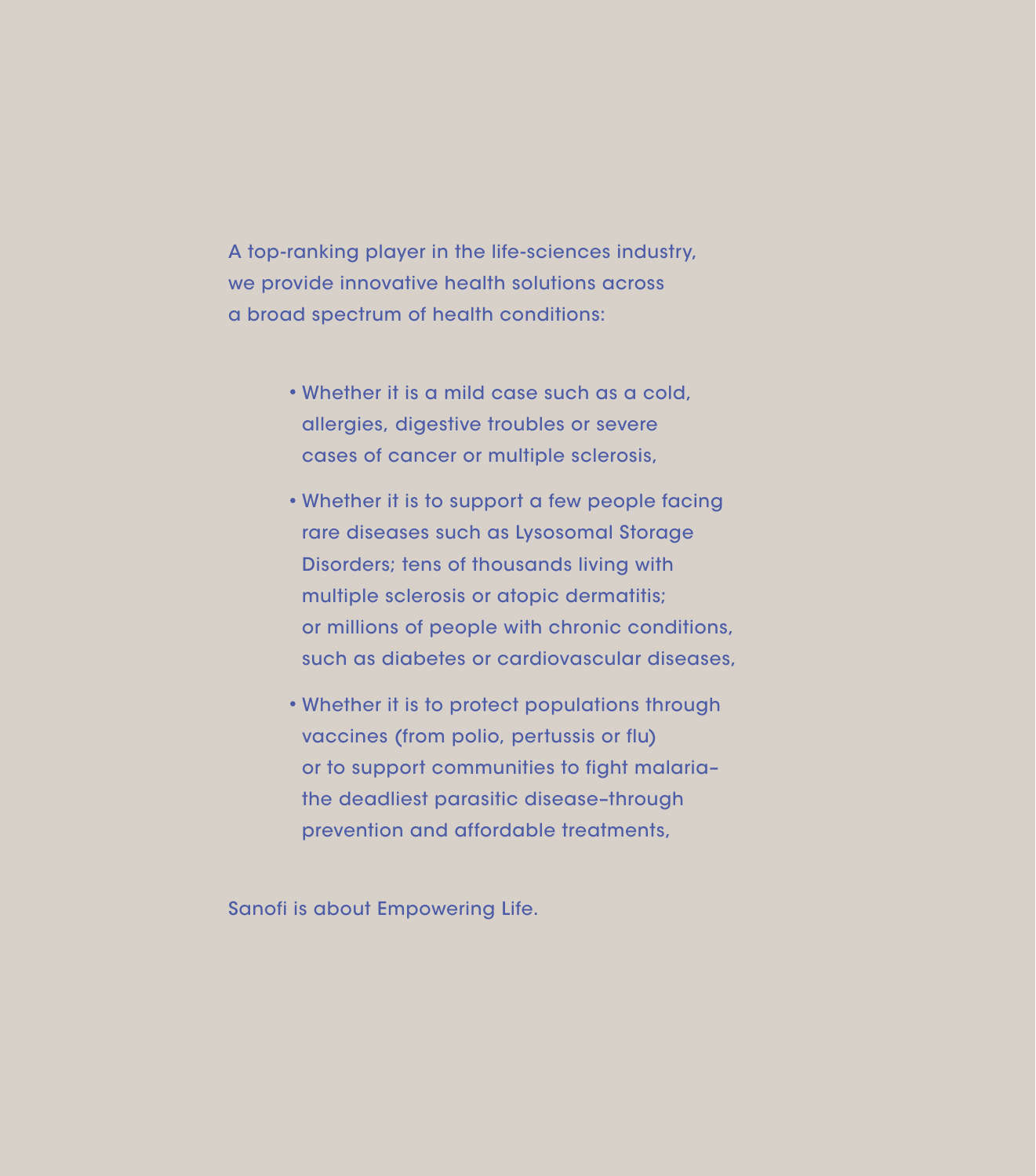Fighting pain



Pain is both the most common symptom and the main reason why people seek medical aid.

**As a health journey partner,** Sanofi strives to help relieve pain both for children and adults. Our range of pain relievers varies, from over the counter pills to injectable medicines, all helping to fight pain.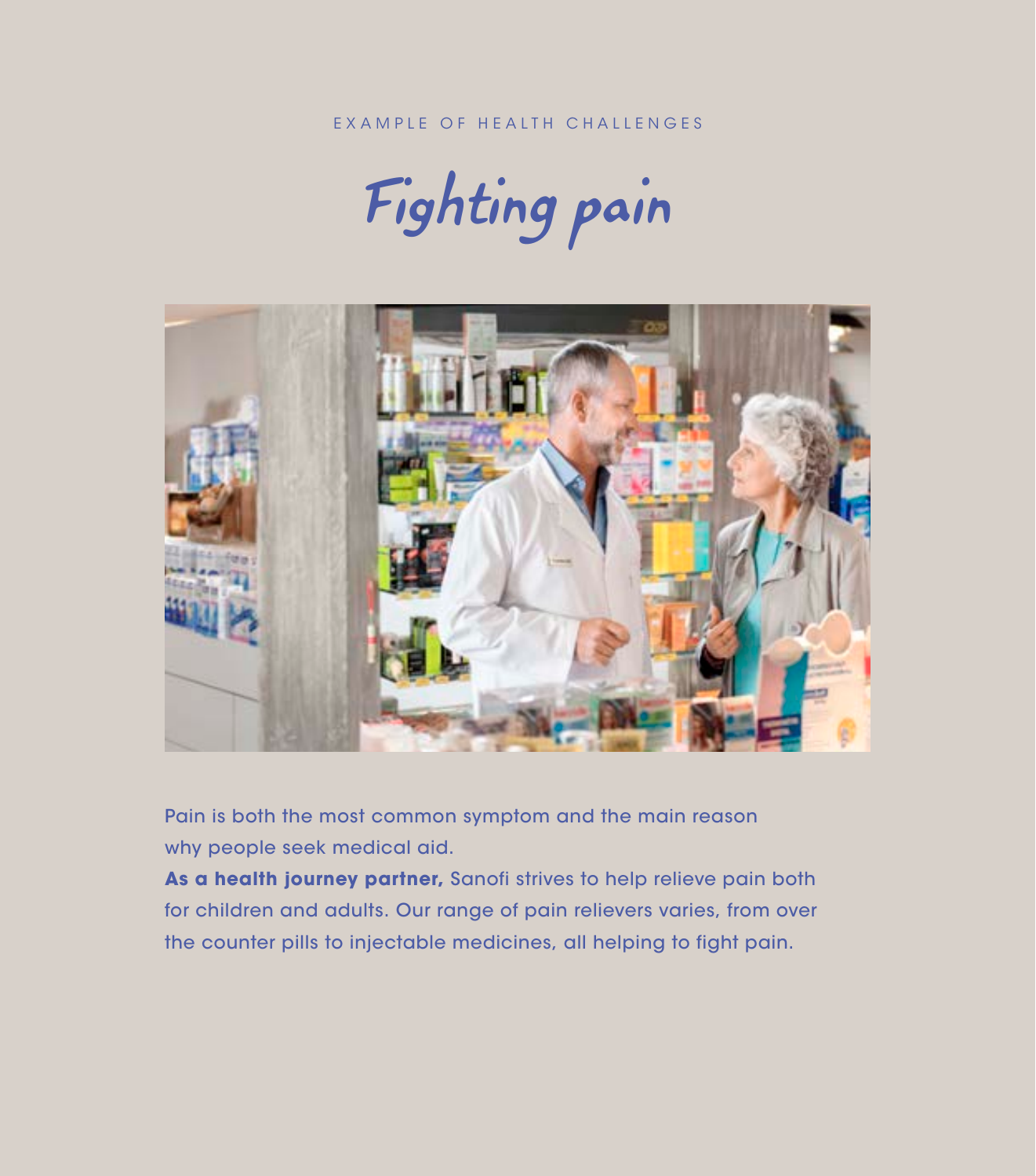Managing diabetes



400 million adults are estimated to have diabetes, a lifelong condition. **As a health journey partner,** Sanofi has been developing insulin treatments for close to a century. We provide a comprehensive portfolio of different diabetes medicines, including insulins, to lower blood sugar level. More than 50% of people on once daily basal insulin treatments are supported by Sanofi.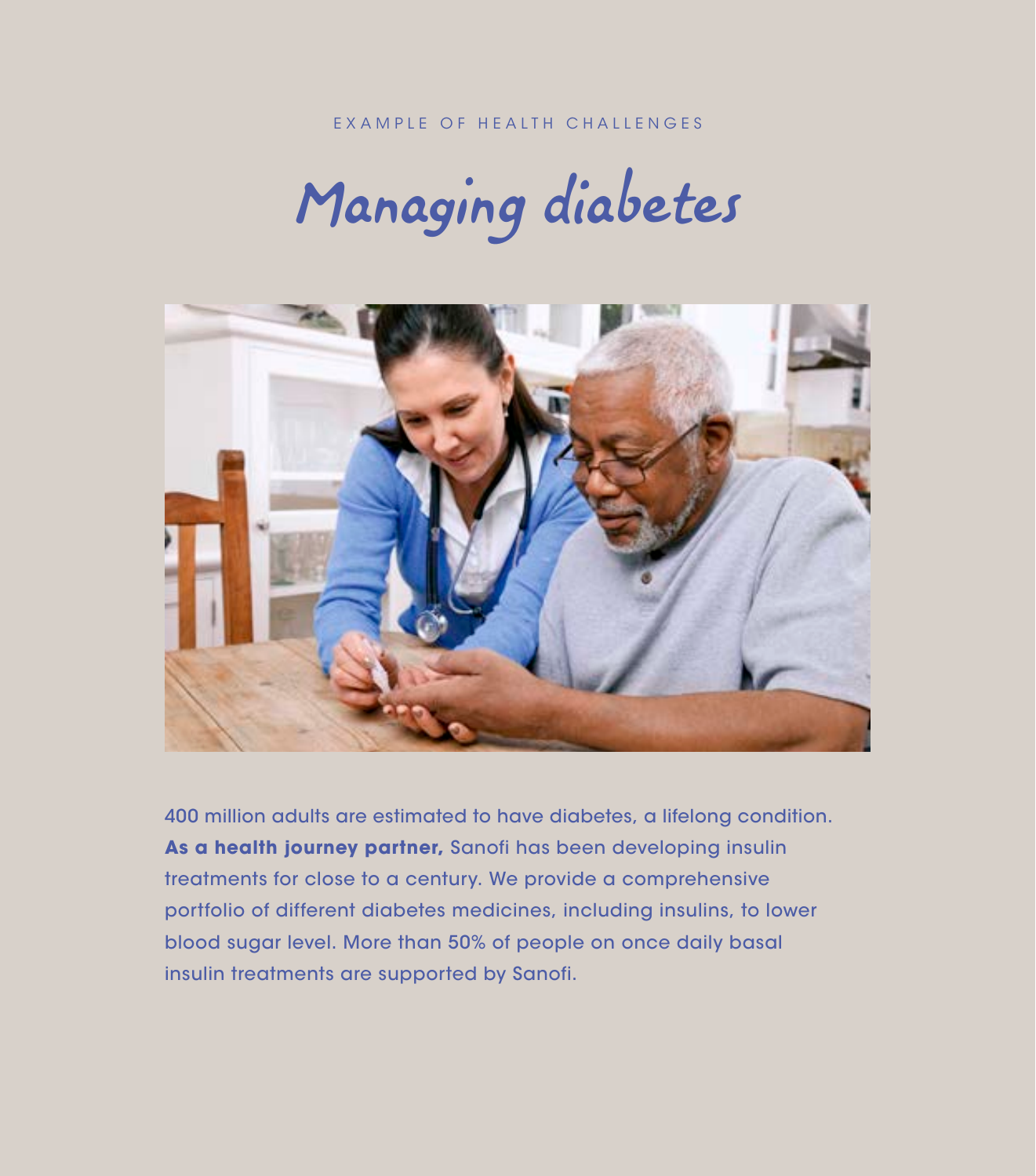## Close to eradicating polio



Over centuries, polio has wiped out millions of lives. In 1988, close to 1,000 cases of paralytic polio were recorded every day. **As a health journey partner,** Sanofi has been involved in this fight from the very beginning. We have provided more than 6 billion doses that made the final stage of the program possible. Today, the number of cases has decreased by more than 99% globally. We could be soon living in a polio-free world.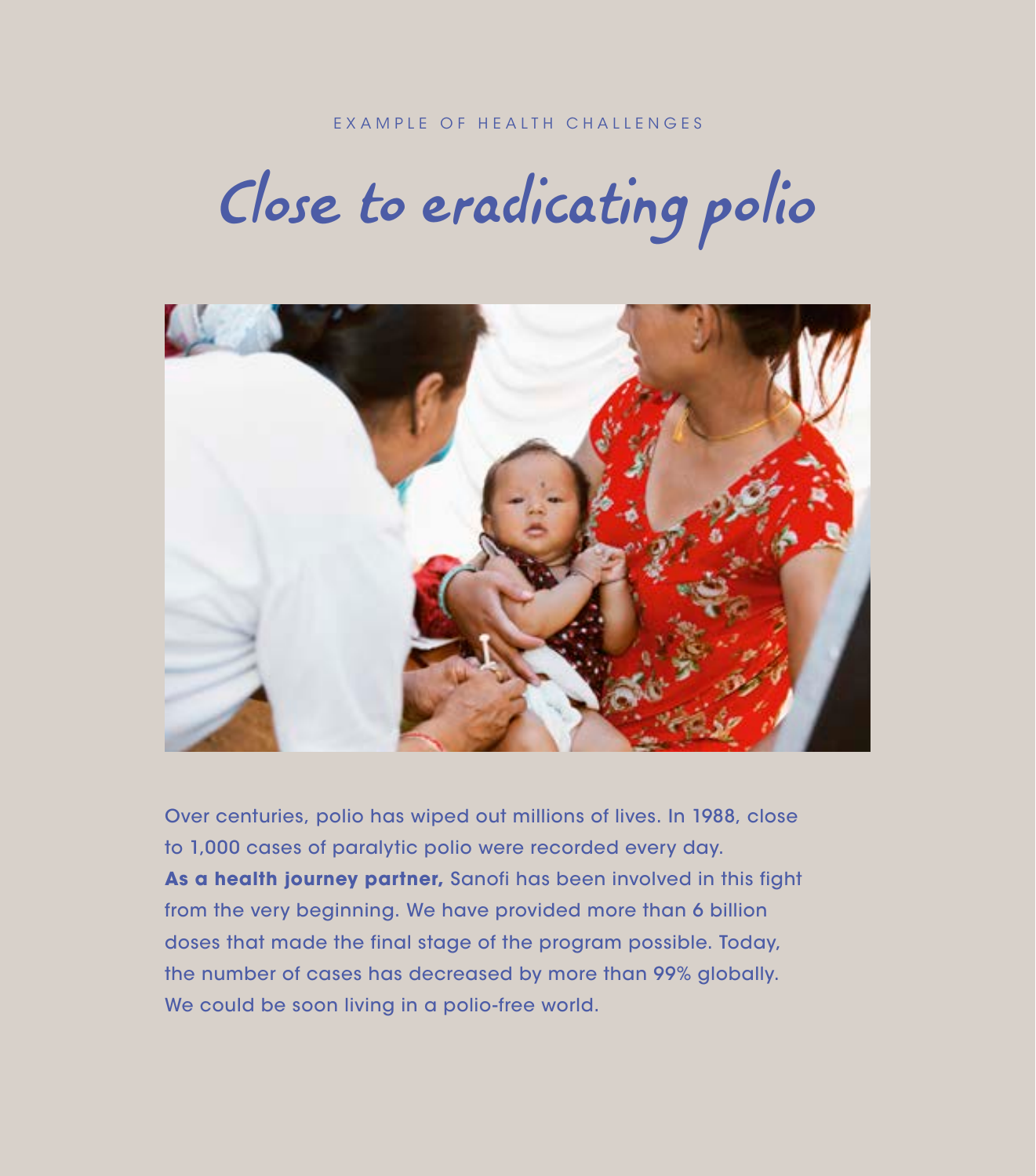Preventing malaria



When growing up in Africa, people may encounter malaria, the deadliest parasitic disease, killing a child every two minutes. **As a health journey partner,** Sanofi fights malaria through prevention and affordable treatments: even down to less than 1 dollar per person. Thanks to public-private partnerships, more than 400 million treatments have been distributed in Africa over the last 10 years, mostly for children.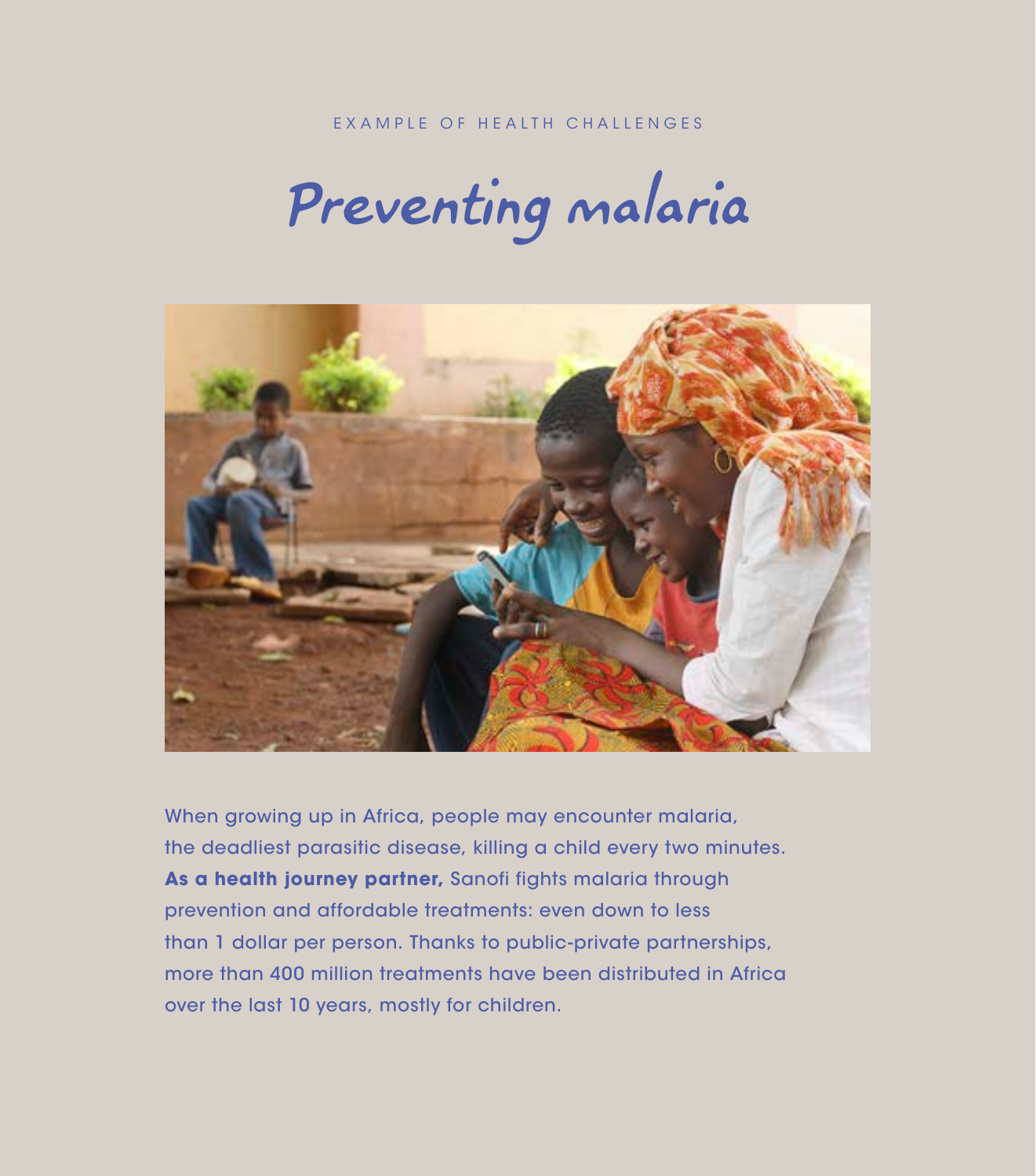## Reducing the burden of influenza



Flu is a highly contagious disease that, every year, one in ten individual will come across on his health journey, namely in North America and Europe. Every year, flu claims 250,000 to half a million lives globally. **As a health journey partner** and global leader in influenza vaccination, Sanofi has produced 200 million doses of influenza vaccines in 2016 and is committed to broaden protection against influenza.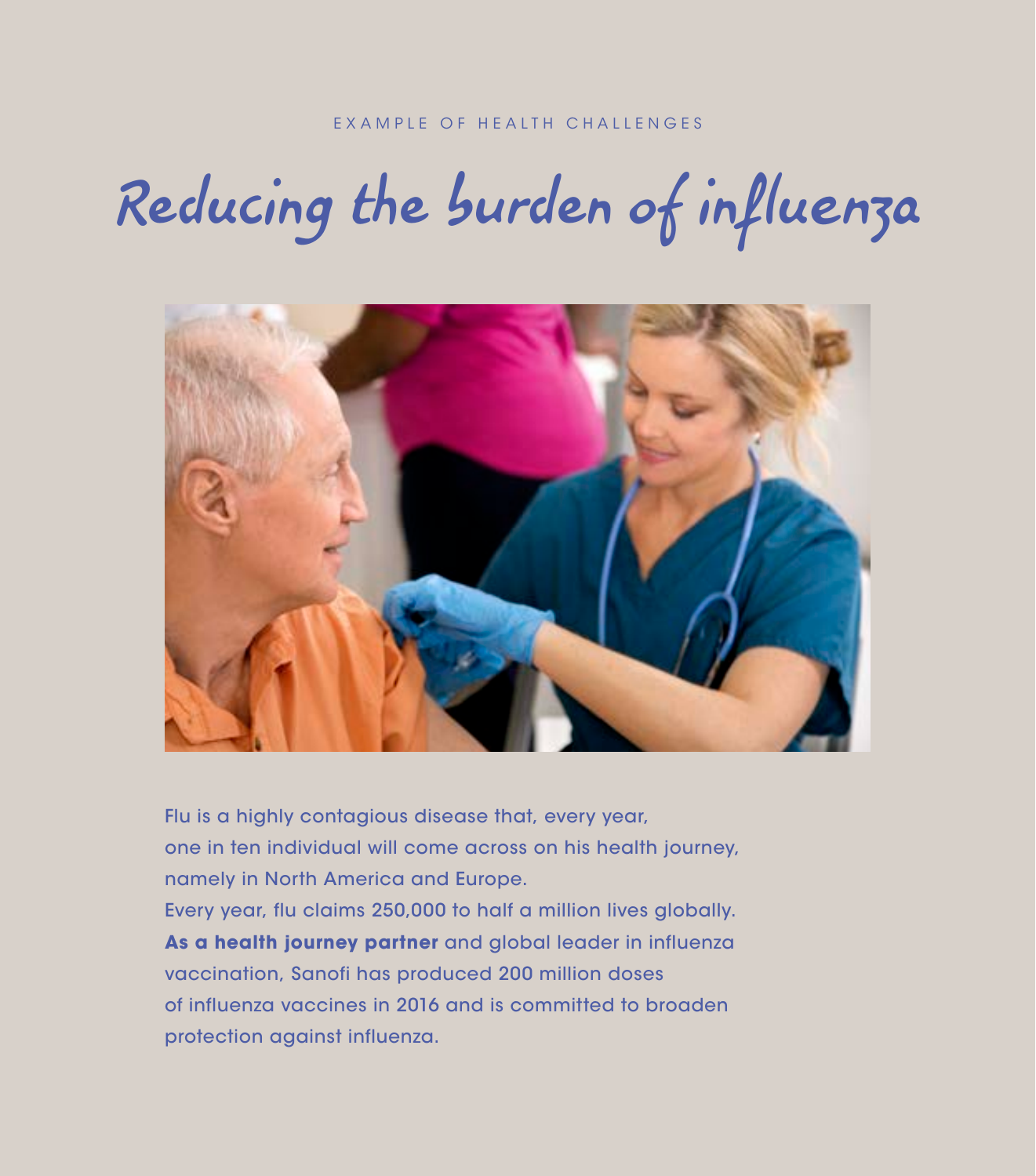### Innovating in rare diseases



Life is a health journey that for some starts with being born with a rare genetic disorder. There are more than 7,000 rare diseases in the world, and 30% of children affected die before reaching their 5<sup>th</sup> birthday.

**As a health journey partner,** Sanofi has been working on several rare diseases, including for example enzyme replacement therapy to treat Gaucher disease, considered an ultra-rare disease with fewer than 10,000 patients globally.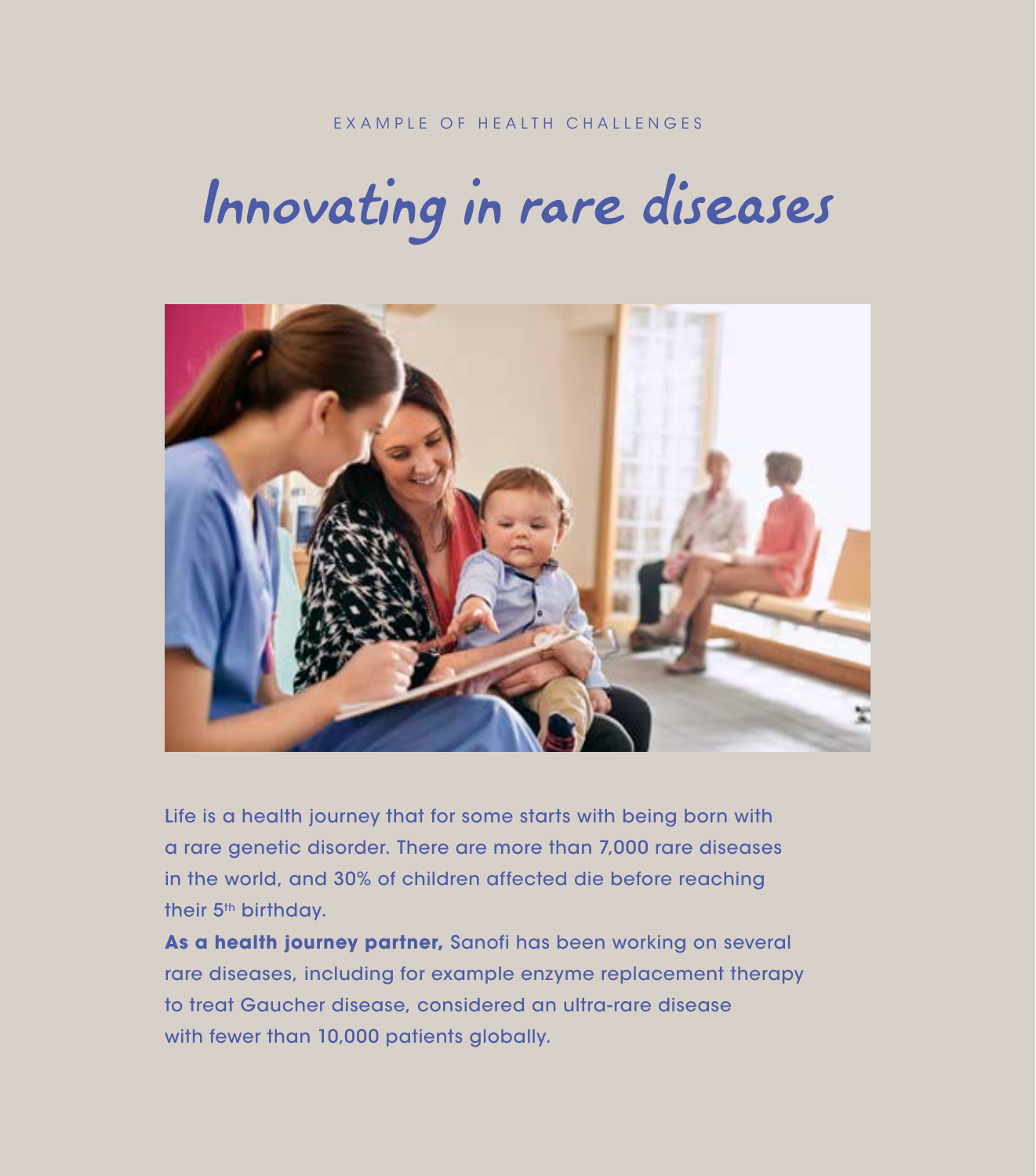# Who are we?

Sanofi at a glance

**100,000+** employees **145** nationalities **100** countries **80** industrial sites **€33.8bn** sales in 2016

Research and Development

**10,000** people involved in research **6,000** people dedicated to developing innovative solutions **€6bn** yearly investment in R&D by 2020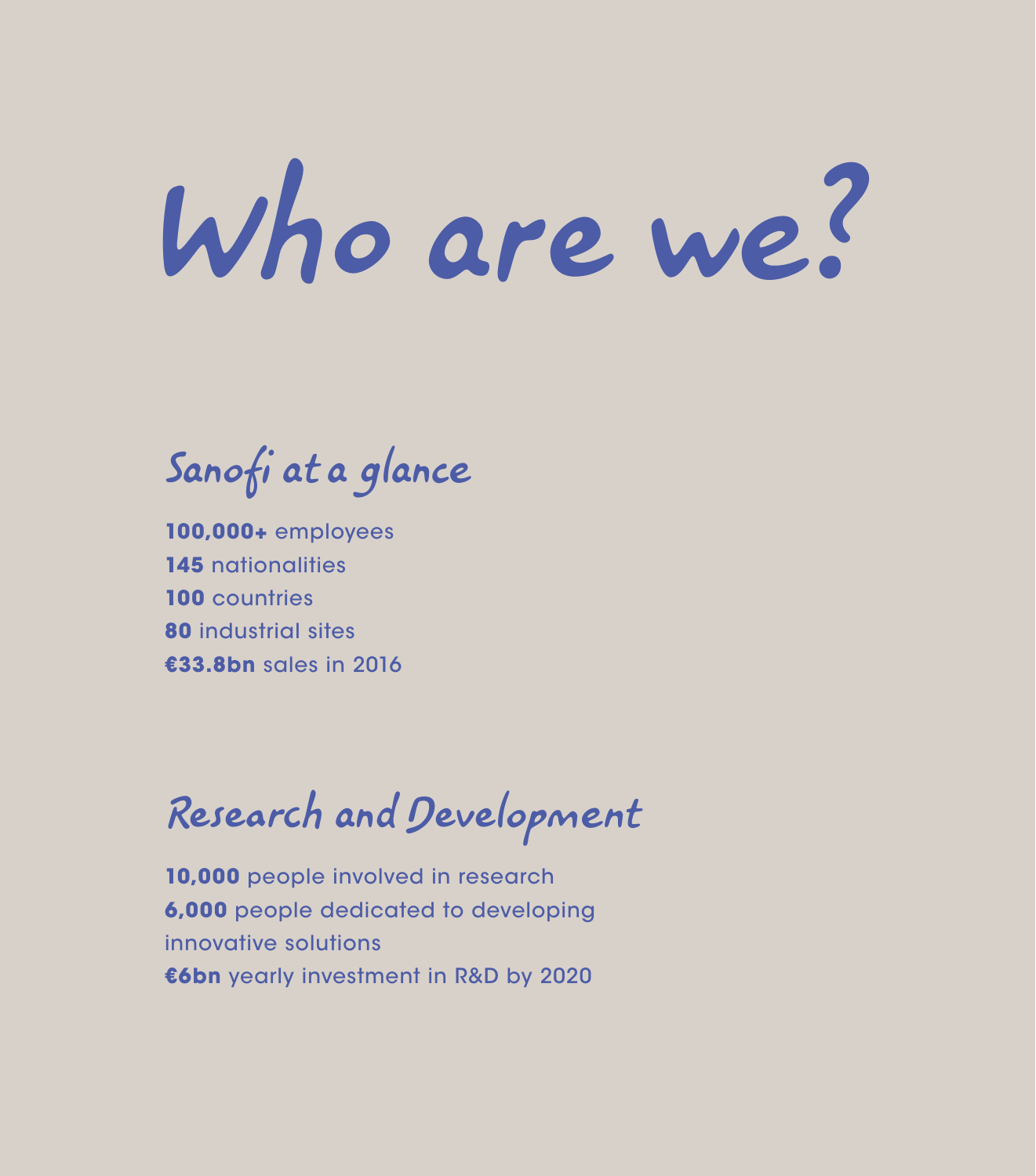#### Corporate Social Responsibility: the example of Access Accelerated initiative

In order to fight against non-communicable diseases in places where the standard of living is lowest, in January 2017, **Sanofi has taken part in the creation of the Access Accelerated initiative,** together with 21 health companies, the World Bank and the Union for International Cancer Control.

#### Five global business units covering a broad spectrum of health conditions

- Vaccines with **Sanofi Pasteur**
- Specialty care, rare diseases, multiple sclerosis, oncology and immunology – with **Sanofi Genzyme**
- **Diabetes** and **cardiovascular** diseases
- **General medicines** and **emerging markets**
- **Consumer healthcare** reinforced in 2017 with the teams of Boehringer Ingelheim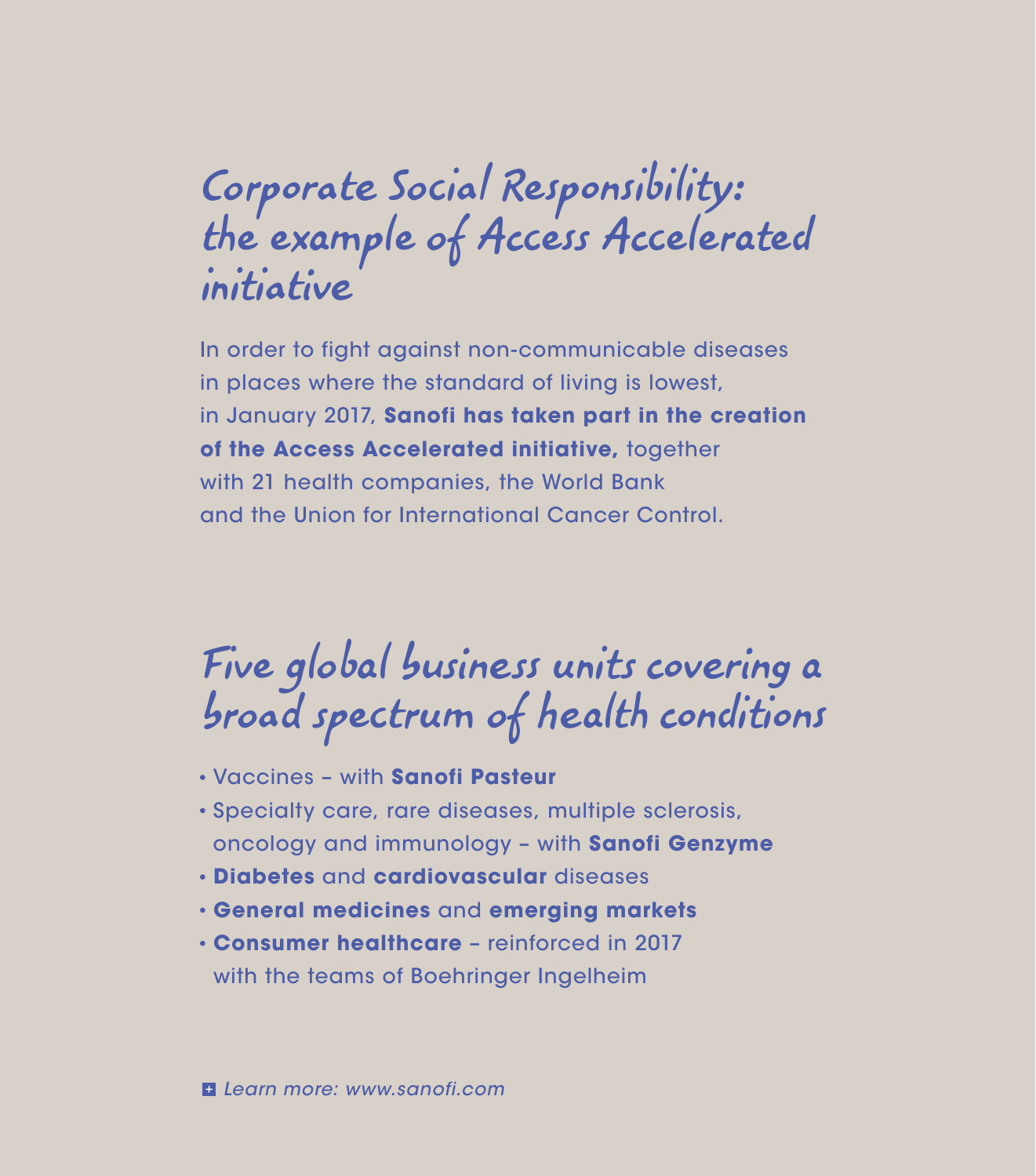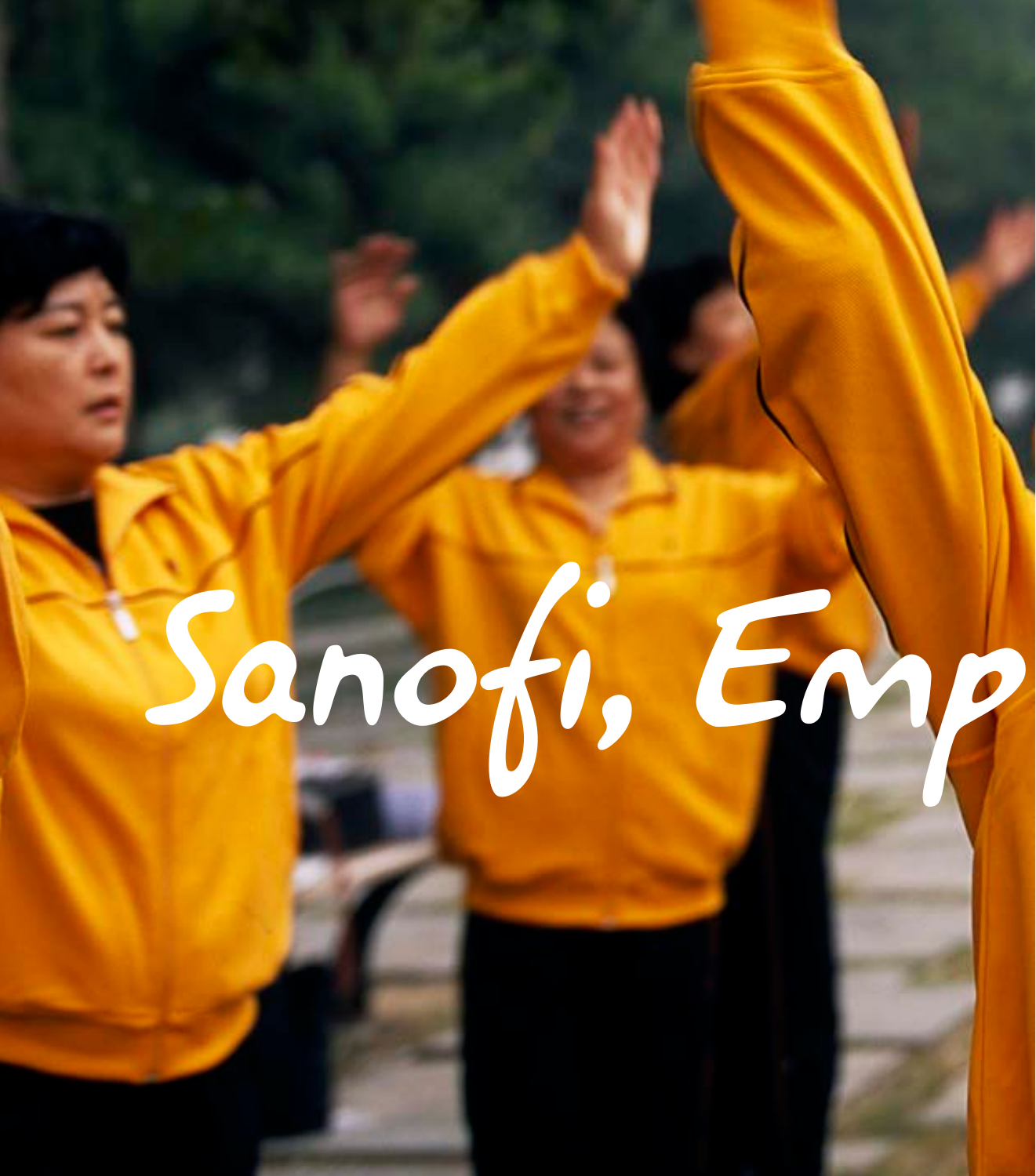